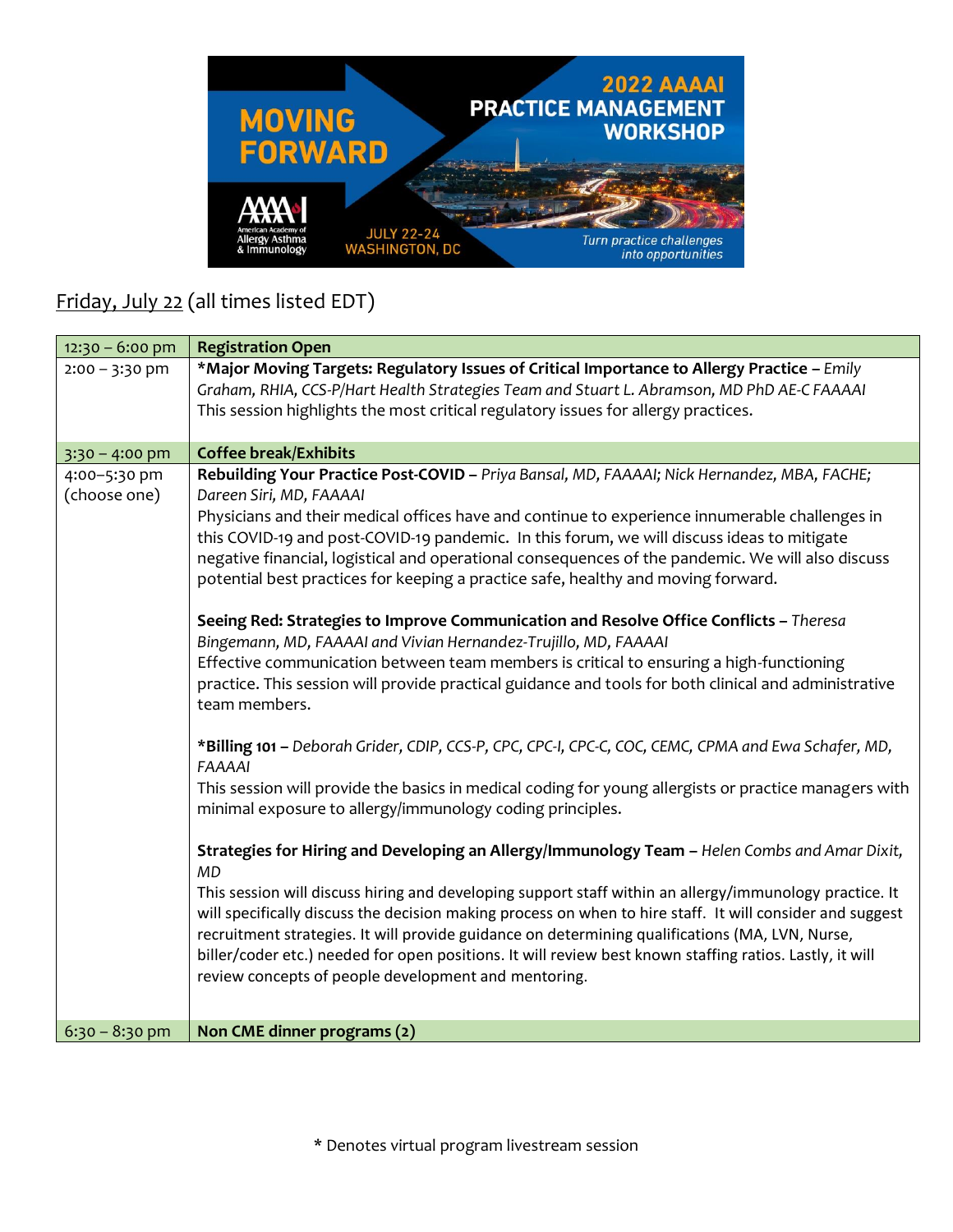

## Saturday, July 23 (all times listed EDT)

| 6:30 am $-$ 4:30 pm                | <b>Registration open</b>                                                                                                                                                                                                                                                                                                                                                                                                                                                                                                                                                                                                                                                                                                                                                                                                                                                                                                                                                                                                                                                                                                                                                                                                                                                                                                                                                                                                                                                                                                                                                                                                                                                                                                                                                                                                                                                                |
|------------------------------------|-----------------------------------------------------------------------------------------------------------------------------------------------------------------------------------------------------------------------------------------------------------------------------------------------------------------------------------------------------------------------------------------------------------------------------------------------------------------------------------------------------------------------------------------------------------------------------------------------------------------------------------------------------------------------------------------------------------------------------------------------------------------------------------------------------------------------------------------------------------------------------------------------------------------------------------------------------------------------------------------------------------------------------------------------------------------------------------------------------------------------------------------------------------------------------------------------------------------------------------------------------------------------------------------------------------------------------------------------------------------------------------------------------------------------------------------------------------------------------------------------------------------------------------------------------------------------------------------------------------------------------------------------------------------------------------------------------------------------------------------------------------------------------------------------------------------------------------------------------------------------------------------|
| $7:00 - 8:00$ am                   | <b>Continental Breakfast</b>                                                                                                                                                                                                                                                                                                                                                                                                                                                                                                                                                                                                                                                                                                                                                                                                                                                                                                                                                                                                                                                                                                                                                                                                                                                                                                                                                                                                                                                                                                                                                                                                                                                                                                                                                                                                                                                            |
| $8:00 - 9:30$ am                   | *Coding Documentation Pearls - Deborah Grider, CDIP, CCS-P, CPC, CPC-I, CPC-C, COC, CEMC, CPMA<br>An overview of the most recent coding updates for allergy practice.                                                                                                                                                                                                                                                                                                                                                                                                                                                                                                                                                                                                                                                                                                                                                                                                                                                                                                                                                                                                                                                                                                                                                                                                                                                                                                                                                                                                                                                                                                                                                                                                                                                                                                                   |
| $9:30 - 10:00$ am                  | <b>Coffee break/Exhibits</b>                                                                                                                                                                                                                                                                                                                                                                                                                                                                                                                                                                                                                                                                                                                                                                                                                                                                                                                                                                                                                                                                                                                                                                                                                                                                                                                                                                                                                                                                                                                                                                                                                                                                                                                                                                                                                                                            |
| $10:00 - 11:30$ am<br>(choose one) | Promoting Work-Life Integration and Well-Being Through Creative Strategies and Breath Work<br>Theresa Bingemann, MD, FAAAAI and Hemant Sharma, MD, FAAAAI<br>This session will help you identify stressors on a personal and professional level and provide<br>strategies for building personal resilience and maintaining a healthy and productive environment<br>for the entire practice team.<br>Strategic Planning for an Allergy/Immunology Practice -- Amar Dixit, MD; Nick Hernandez, MBA,<br>FACHE; John Milewski, MS, FACHE<br>This session will provide guidance for established allergy/immunology private practices to chart<br>out their future. The session will delve into establishing a 2-3 year strategic plan, including<br>financial and operational outlook. It will discuss strategies for growth and tools by which to<br>guide decision-making. It will provide metrics by which to measure a practice's current health<br>and status for growth potential. It will leave attendees with templates to establish and execute<br>their vision.<br>Enhancing Practice Revenue with Additional Services - Helen Combs; Dareen Siri, MD, FAAAAI;<br>Gary Steven, MD, PhD, FAAAAI<br>Are you looking for proven ways to grow and expand your existing allergy practice? Panelists will<br>discuss several options for expanded services and the accompanying administrative and staffing<br>considerations.<br>*The Ins and Outs of Contract Negotiation - Christina Ciaccio, MD, FAAAAI; Vivian Hernandez-<br>Trujillo, MD, FAAAAI; Ewa Schafer, MD, FAAAAI<br>Negotiating an employment contract can be stressful, but preparation is the key to a successful<br>outcome. Panelists will review the steps you need to take ahead of the negotiation process, the<br>primary elements you should focus on, and provide examples of effective negotiation strategies. |
| 11:30 am $-$ 1:00 pm               | <b>Lunch/Dessert reception/Exhibits</b>                                                                                                                                                                                                                                                                                                                                                                                                                                                                                                                                                                                                                                                                                                                                                                                                                                                                                                                                                                                                                                                                                                                                                                                                                                                                                                                                                                                                                                                                                                                                                                                                                                                                                                                                                                                                                                                 |
|                                    |                                                                                                                                                                                                                                                                                                                                                                                                                                                                                                                                                                                                                                                                                                                                                                                                                                                                                                                                                                                                                                                                                                                                                                                                                                                                                                                                                                                                                                                                                                                                                                                                                                                                                                                                                                                                                                                                                         |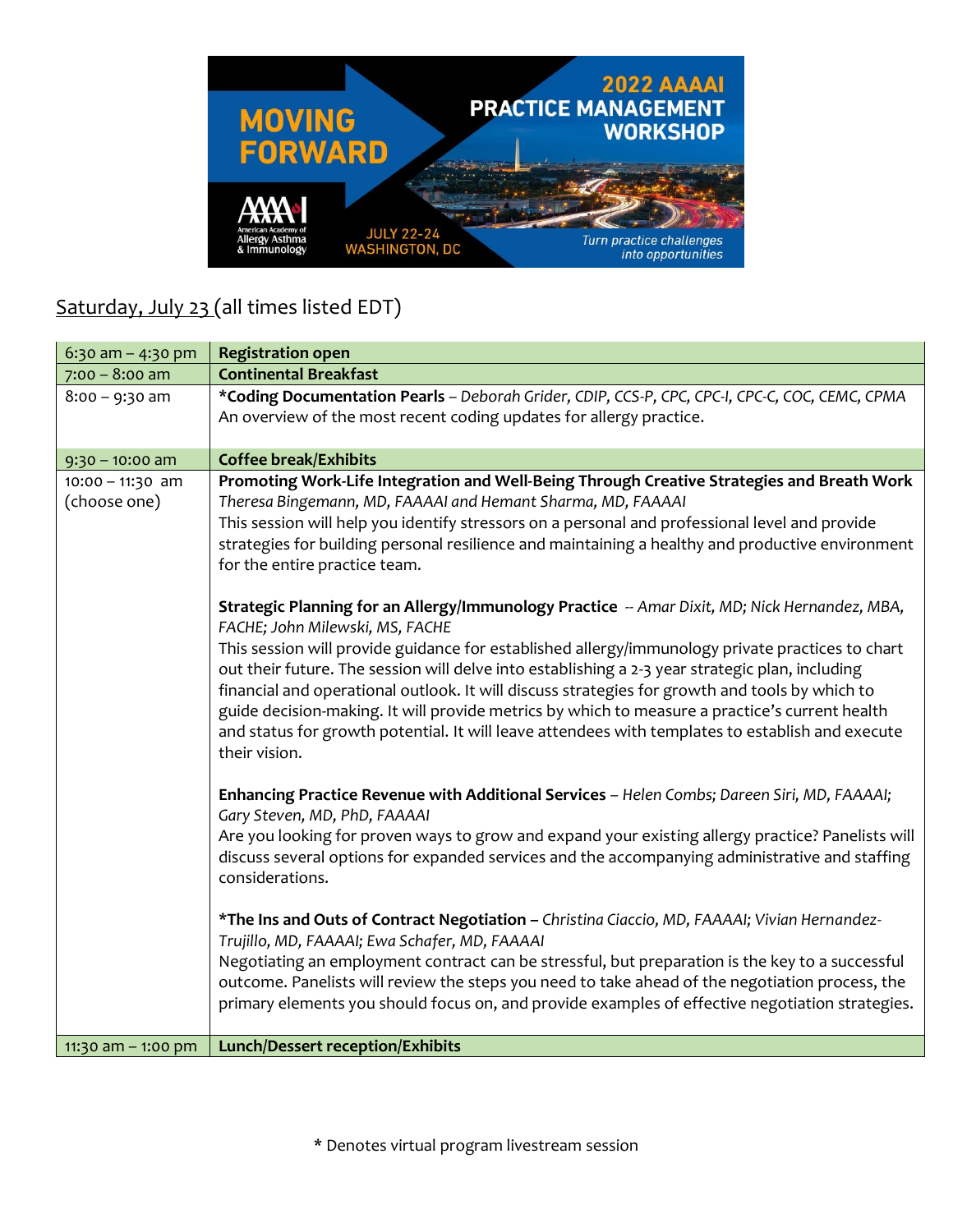| $1:00 - 2:30$ pm                 | *Rebuilding Your Practice Post-COVID - Priya Bansal, MD, FAAAAI; Nick Hernandez, MBA, FACHE;                                                                                                                                                                                                                                                                                                                                                                                                                                                                                                                                                  |
|----------------------------------|-----------------------------------------------------------------------------------------------------------------------------------------------------------------------------------------------------------------------------------------------------------------------------------------------------------------------------------------------------------------------------------------------------------------------------------------------------------------------------------------------------------------------------------------------------------------------------------------------------------------------------------------------|
| (choose one)                     | Dareen Siri, MD FAAAAI                                                                                                                                                                                                                                                                                                                                                                                                                                                                                                                                                                                                                        |
|                                  | Repeat session. See Friday afternoon listing for details.                                                                                                                                                                                                                                                                                                                                                                                                                                                                                                                                                                                     |
|                                  | Telemedicine in Allergy Practice Post-COVID - Sofija Volertas, MD and Gary Steven, MD, FAAAAI<br>This session will explore the elements of safe and equitable implementation of telehealth in<br>allergy practices. It is clear that there is a role for telehealth in the future, and careful attention<br>to appropriateness and patient safety will help ensure the viability of telehealth from regulatory<br>and payer perspectives.                                                                                                                                                                                                     |
|                                  | Strategies for Hiring and Developing an Allergy/Immunology Team - Helen Combs and Amar<br>Dixit, MD                                                                                                                                                                                                                                                                                                                                                                                                                                                                                                                                           |
|                                  | Repeat session. See Friday afternoon listing for details.                                                                                                                                                                                                                                                                                                                                                                                                                                                                                                                                                                                     |
|                                  | Promoting Work-Life Integration and Well-Being Through Creative Strategies and Breath Work<br>Theresa Bingemann, MD, FAAAAI and Hemant Sharma, MD, FAAAAI<br>Repeat session. See Saturday morning listing for details.                                                                                                                                                                                                                                                                                                                                                                                                                        |
| $2:30 - 3:00$ pm                 | <b>Coffee break/Exhibits</b>                                                                                                                                                                                                                                                                                                                                                                                                                                                                                                                                                                                                                  |
| $3:00 - 4:30$ pm<br>(choose one) | Building a Successful, Patient-Centered Medical Practice - Sasha Alvarado, DO and Mohamed<br>Yassin, MD, FAAAAI<br>This session will help you use patient-centered care to improve outcomes and inspire satisfaction<br>among both patients and your staff.<br>When Mistakes Aren't Mistakes: Turning a Negative Into a Positive - Christina Ciaccio, MD,<br>FAAAAI; Jamel Mansur, MD; Dayne Voelker, MD<br>Mistakes happen, but practices can turn this into a positive learning experience for the entire<br>team. This session will give you a framework for both preventing mistakes and ultimately<br>transforming them into a positive. |
|                                  | Solving Common Practice Challenges/Headaches - Dianne LeDuc, RN and John Milewski, MS,<br><b>FACHE</b>                                                                                                                                                                                                                                                                                                                                                                                                                                                                                                                                        |
|                                  | During this session, presenters will identify common work flow roadblocks and share proven<br>strategies to maximize scheduling, streamline work flow/check in, and ensure payment before<br>the patient walks through the door.                                                                                                                                                                                                                                                                                                                                                                                                              |
|                                  | *Practice Changes: Buying, Selling, Moving - Priya Bansal, MD, FAAAAI; Nick Hernandez, MBA,<br>FACHE; Kelvin Shaw, MD, FAAAAI<br>Allergists are seeing different models of practice that didn't exist years ago. From private equity<br>to hospital-based medicine, we review how you successfully evaluate opportunities and navigate<br>the change.                                                                                                                                                                                                                                                                                         |
| $4:30 - 5:30$ pm                 | Wine and cheese reception/Exhibits                                                                                                                                                                                                                                                                                                                                                                                                                                                                                                                                                                                                            |